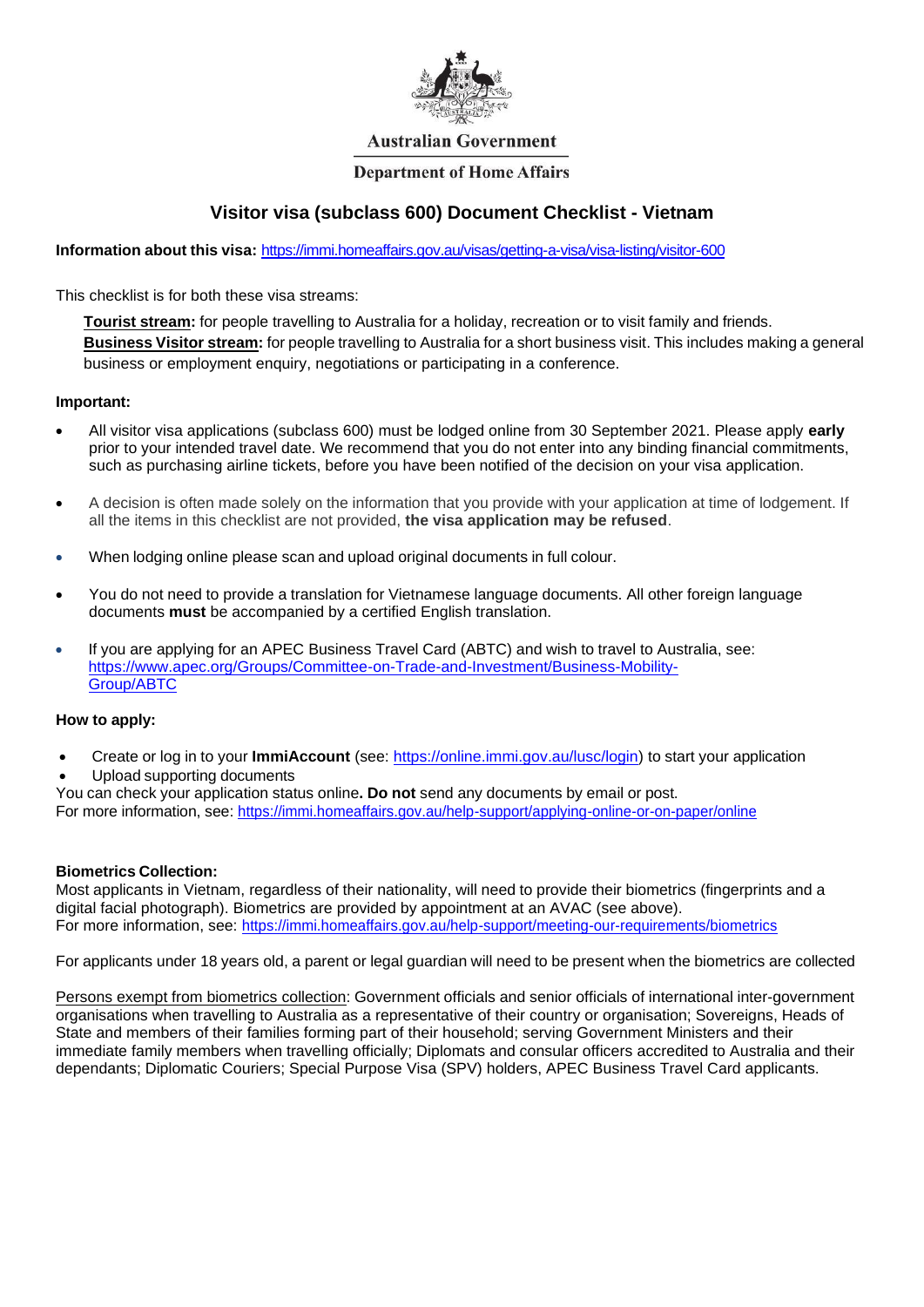# **Visitor (subclass 600) visa - Document Checklist**

| <b>Application</b>                                                                                                                                                                                                                                                                                                                                                                                    |
|-------------------------------------------------------------------------------------------------------------------------------------------------------------------------------------------------------------------------------------------------------------------------------------------------------------------------------------------------------------------------------------------------------|
| Complete the online application through your ImmiAccount (see: https://online.immi.gov.au/lusc/login)                                                                                                                                                                                                                                                                                                 |
| If you are using a Migration Agent or an authorised representative:<br>Form 956: Advice by a migration agent/exempt person of providing immigration assistances<br>$\bullet$<br>(see: https://immi.homeaffairs.gov.au/form-listing/forms/956.pdf)<br>Form 965A: Appointment or withdrawal of Authorised Recipients<br>$\bullet$<br>(see: https://immi.homeaffairs.gov.au/form-listing/forms/956a.pdf) |
| <b>Visa Application Charge</b>                                                                                                                                                                                                                                                                                                                                                                        |
| Current Visa Application Charges are found on the Department of Home Affairs website: Visa Pricing Estimator<br>(see: https://immi.homeaffairs.gov.au/visas/visa-pricing-estimator) (if you are visiting as a government<br>representative, there is no visa application charge)                                                                                                                      |
| For more information about payment methods, see: Methods of payment (https://immi.homeaffairs.gov.au/help-<br>support/applying-online-or-on-paper/online/how-to-pay)                                                                                                                                                                                                                                  |
| <b>Identity</b>                                                                                                                                                                                                                                                                                                                                                                                       |
| Your passport identity page and each page that has a visa label or entry / exit stamps for any country                                                                                                                                                                                                                                                                                                |
| One passport size photograph (less than six months old)                                                                                                                                                                                                                                                                                                                                               |
| <b>Details of Relatives Form</b>                                                                                                                                                                                                                                                                                                                                                                      |
| (see: https://vietnam.embassy.gov.au/files/hnoi/Details%20of%20Relatives%20for%20VN%2010012018.pdf)                                                                                                                                                                                                                                                                                                   |
| Note: If you are visiting as a government representative, you do not need to provide this form or the rest of the<br>identity documents in this section below                                                                                                                                                                                                                                         |
| <b>Your Birth Certificate</b>                                                                                                                                                                                                                                                                                                                                                                         |
| Your National Identity Card                                                                                                                                                                                                                                                                                                                                                                           |
| All pages of the Household Registration Book                                                                                                                                                                                                                                                                                                                                                          |

**1. Business Visitor stream applicants:**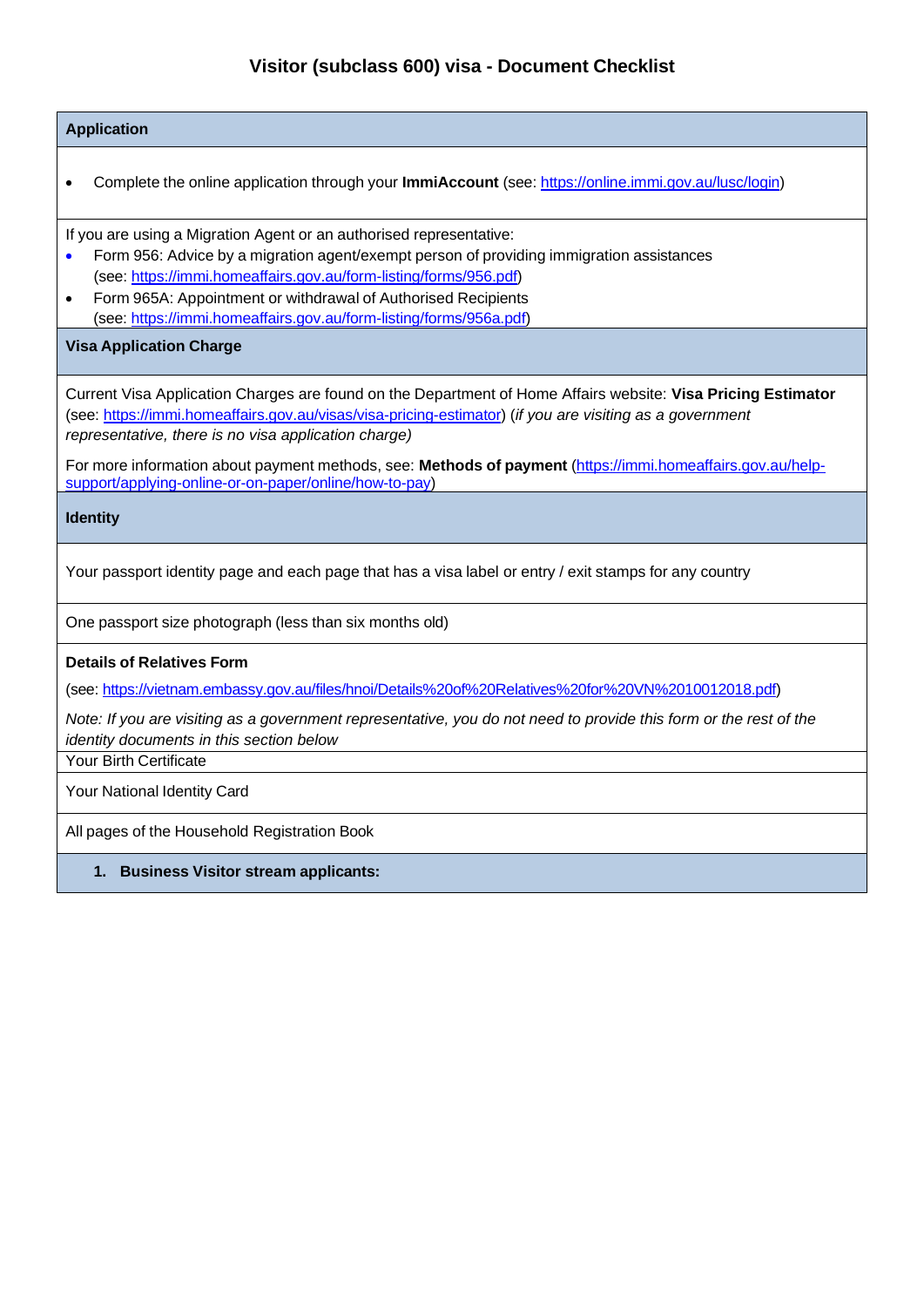### **Government representatives:**

Government representatives should travel on the Business Visitor stream. Provide evidence that you are intending to visit as part of your duties representing a government:

- A letter of invitation from the Australia-based company or organisation; **and**
- Vietnamese officials: A Third Person Note from the Consular Department of the Ministry of Foreign Affairs in Hanoi, or the Department of External Relations in Ho Chi Minh City showing the reason for your travel as a government official
- Other representatives of foreign governments should provide a letter from your Embassy/Consulate, or government

#### *Submit your application: You do not need to provide any further information below from this checklist.*

**All other Passport holders:** evidence of why you need to visit Australia on business and the type(s) of business activity you will undertake while in Australia, *including*:

- A letter of invitation from the host organisation in Australia
- If you are attending a conference, your conference registration details
- A letter from your employer stating the reasons for your visit to Australia
- Your schedule in Australia, with contact details of the companies involved
- Evidence of your educational and professional qualifications
- Evidence of your previous contact with business people or organisations in Australia

#### **2. Tourist stream applicants**

• Your itinerary for your stay in Australia, *or*

#### **If intending to visit a relative, partner or friend in Australia:**

- Evidence of the visa applicant's relationship to the person they intend to visit; *and*
- A letter of invitation from the person the applicant intends to visit. If your relative, partner or friend is paying for your visit, evidence of their personal funds and income; *and*
- A copy of the relative/partner or friend's passport identity page or other evidence of their identification such as a driver's licence

#### **If intending to study for three months or less in Australia:**

• Details of the course you have enrolled in

#### **Financial position, employment**

#### **Evidence of your financial status, including:**

- Recent bank statements
- Recent credit card statements showing available balance
- Income from rental properties, shares or other income generating investments
- Any asset ownership certificates (such as house and land) you would like us to consider when assessing your visa application

#### **If you are employed (by a company that you do not own):**

- Details of your employment including; position, salary/wage, contact details of your current employer (address, telephone number and contact name)
- A letter from your employer confirming that leave has been approved for the time you intend to be in Australia

#### **If you are self-employed:**

• Your business licence and personal/business income tax statements for the previous financial year

#### **If you are a student over 18 years of age:**

Your current academic enrolment record (we may verify this with your school/university)

## **Additional Information required for children under 18 years of age**